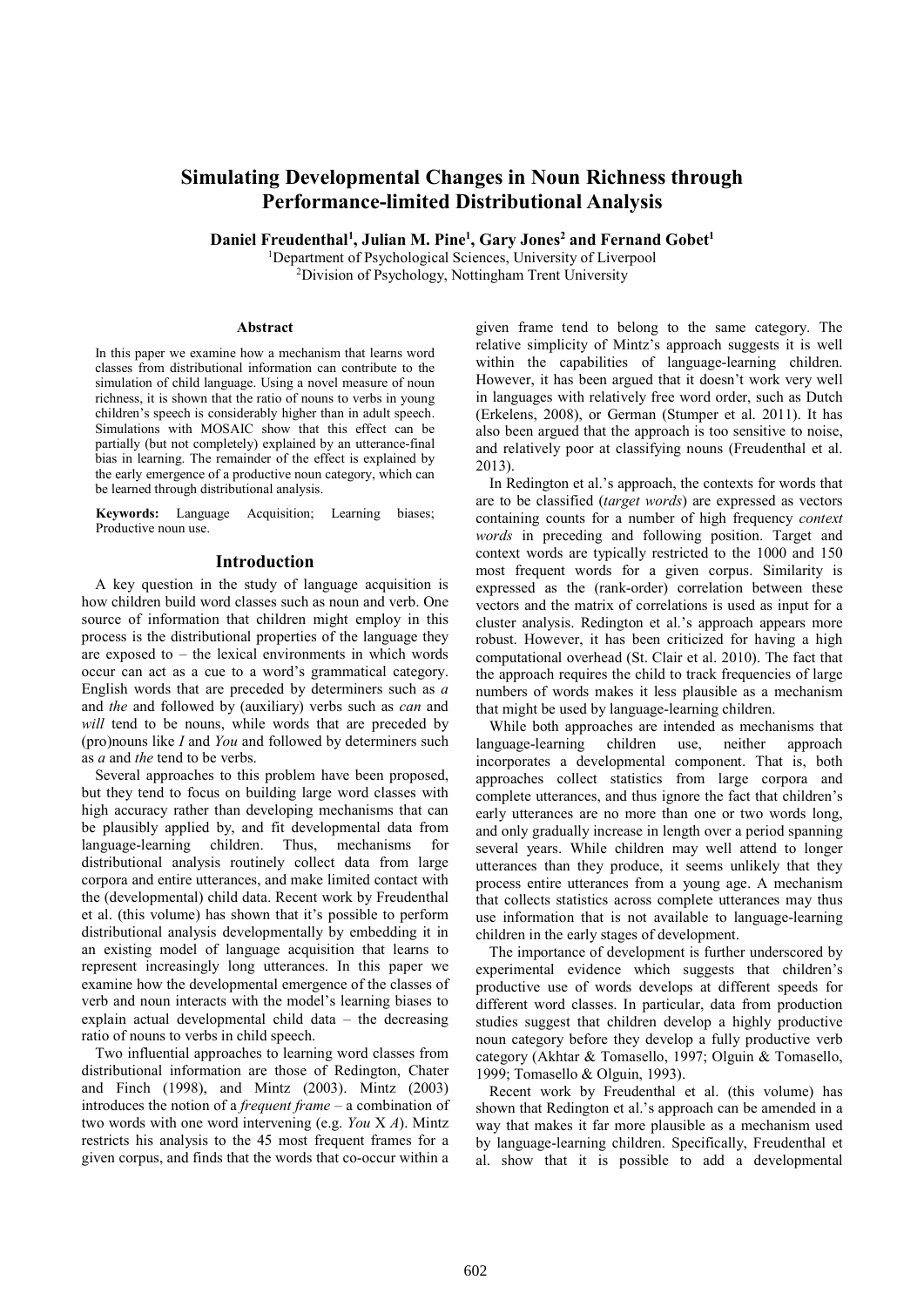component to the mechanism by gradually expanding the contexts to which it is exposed in a developmentally plausible way. Freudenthal et al. did this in the context of MOSAIC (Freudenthal et al. 2007, 2010, 2015), an existing computational model that has been used to successfully simulate a number of key phenomena in language acquisition. MOSAIC is a simple learning model that takes as input orthographically transcribed child-directed speech. Training in MOSAIC takes place by feeding the input corpus through the model multiple times. A key feature of MOSAIC's learning mechanism is that it builds up its representation of the utterances to which it is exposed by starting at the right edge of the utterance and slowly working its way to the left. Thus, with each exposure to the input MOSAIC represents increasingly long utterance-final phrases that become increasingly adult-like. The utterancefinal bias is MOSAIC's key mechanism for simulating cross-linguistic differences in children's early speech. MOSAIC's utterance-final bias is therefore independently motivated, and MOSAIC provides a natural setting for investigating developmental variants of mechanisms that build word classes on the basis of distributional information. A detailed description of MOSAIC and the way it is trained is provided in Freudenthal et al. (2015).

Freudenthal et al. (this volume) also show that it is possible to significantly simplify the mechanism of Redington et al. Redington et al. collect counts for a fixed number of context words in preceding and following position, and express similarity as the rank-order correlation between vectors containing these counts. Since the rankorder correlation is non-parametric in nature, the frequency information contained in the counts is largely ignored. Freudenthal et al. therefore test the performance of a mechanism that does away with token frequency information altogether and expresses the context for a word as a simple list of words (types) in preceding and following position. Similarity between words is then expressed as the amount of overlap between these lists of words. It is shown that, given the corpora employed, this simplified version performs as well as the rank-order correlation.

The fact that Redington et al.'s approach can be applied in a developmental setting and can be simplified considerably greatly increases its plausibility as a mechanism that can be used by language-learning children. This plausibility would be enhanced even further if the mechanism could be shown to provide a good fit to child data. Freudenthal et al. provide a first attempt at this by tracking the mechanism's developing ability to classify nouns and verbs. Using a measure of 'noun richness', they show that, when the mechanism is embedded within MOSAIC, it tends to link together nouns in the early stages, with verbs coming in in the later stages. This is due to the fact that nouns frequently appear in utterance-final position, and MOSAIC therefore registers contexts for (and thus classifies) nouns earlier than it registers contexts for verbs. The number of items that are classified in the early stages, however, is rather low, and Freudenthal et al. argue that the inclusion of utterance

boundaries as framing elements could potentially increase the number of classified items.

The main aim of this paper is to further investigate the possibility that an utterance-final learner that builds word classes on the basis of distributional information can successfully simulate aspects of child speech. To this end, the noun richness score used by Freudenthal et al. is developed further to provide a descriptive measure of child speech, and thus a target for simulation. Our analyses are organised as follows.

A first analysis will focus on the relative numbers of nouns and verbs in the speech of children and their mothers. If, as hypothesized, children show highly productive use of nouns and less productive use of verbs in the early stages, one would expect the ratio of nouns to verbs in child speech to exceed that in adults.

A second analysis will focus on the extent to which the utterance-final bias instantiated in MOSAIC can account for a potential advantage for nouns in child speech. While a noun advantage is consistent with early productivity around nouns, it is also possible that it reflects the operation of an utterance-final bias in learning. This possibility will be investigated by taking the child-directed speech from the corpora used in the first analysis, and using them as input for MOSAIC models. Rote<sup>1</sup> output from the models will be generated at various MLU (Mean Length of Utterance) points, and the noun richness scores at various MLU points will be compared with those of the actual children.

A third analysis will determine whether the mechanism for building word classes as described by Freudenthal et al. (this volume) can improve MOSAIC's fit to the children's noun richness data. This will be done by taking the MOSAIC models at the different MLU points and linking together words that are distributionally similar based on the contexts that are represented in the models. The development of noun and verb classes will be tracked by counting the relative numbers of nouns and verbs that are classified together. Next, the rote output files from analysis 2 will be used to generate novel utterances by substituting words that have been linked on the basis of the distributional analysis, and the resulting noun richness scores will be compared to the relevant child data.

To preview the results, the analysis of child speech will show that, early in development, children's noun richness scores are more than 30 percentage points higher than those of adults. Across the MLU range studied here, children's noun richness scores drop substantially until they approximate those of adults. Simulations with rote output from MOSAIC (analysis 2) show that an utterance-final bias can account for roughly half of this decrease in noun richness (a drop of around 15%).

 Substitution of distributionally similar words (analysis 3) can increase initial noun richness scores by an additional 10 percentage points, without affecting the fit to the later stages. However, this requires a substantial early noun class,

-

<sup>&</sup>lt;sup>1</sup> Rote output contains no substitutions, and is learned directly from the input.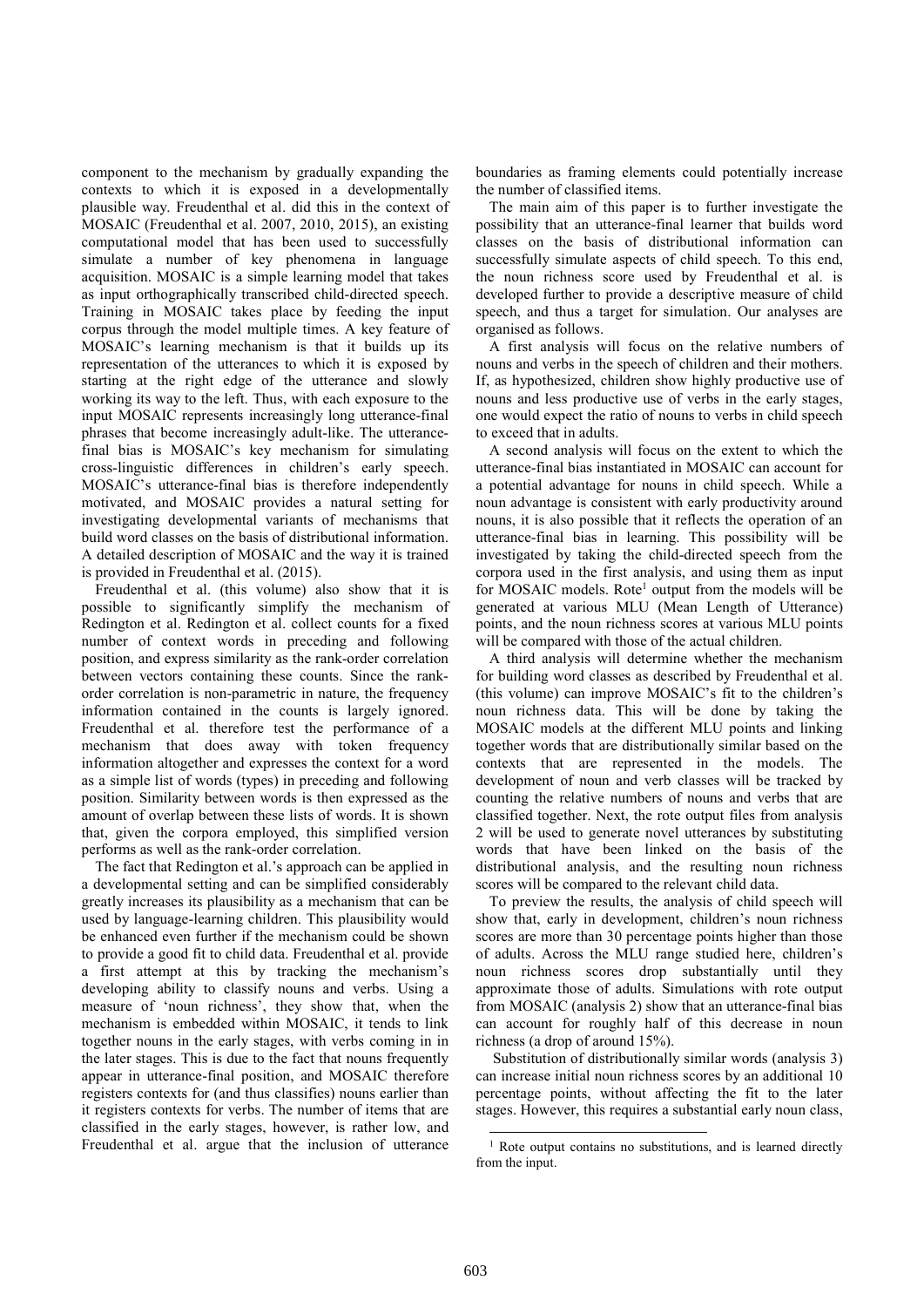something that can be achieved by including utterance endings as framing elements.

Taken together, these findings suggest that children's early noun richness is jointly determined by utterance-final learning and increased productivity around nouns relative to verbs. They also confirm the viability of distributional analysis for building word classes in a developmental setting. However, they suggest that a plausible distributional analysis mechanism must show an early advantage for nouns, and thus cast doubt on mechanisms like that of Mintz (2003), which has been shown to be biased towards classifying verbs (Freudenthal et al. 2013).

#### Child Noun Richness

A first analysis was aimed at determining the relative rates of verb and noun use by children and their mothers. If children show productivity around nouns earlier than around verbs, one would expect children to show high rates of noun use in the early stages of development. The analysis was carried out on all 12 children from the Manchester corpus (Theakston et al. 2001). Corpora for individual children consist of 34 fortnightly recordings of interactions between child and mother, starting at a child age of approximately 2 years. Recordings are transcribed and include a MOR tier, which contains morphological coding, including Part of Speech (PoS) information for individual words.

 For the current analysis, the MOR line was used to identify nouns and main verbs in the child and maternal speech. Noun richness was then expressed as the number of nouns divided by the number of nouns plus verbs. The analysis thus disregards function words and modal/auxiliary verbs (which are frequently omitted by children), and focuses on the two main classes of content words. Figure 1 presents the children's and mothers' noun richness scores. Data points represent averages for the 34 individual tapes contained in each corpus, with MLU computed for the child speech. Data reported in Fig. 1 was computed on the basis of utterance types – duplicate utterances were removed on a tape-by-tape basis. Fig. 1 shows a clear decrease in the children's noun richness scores (from .78 to .45), while the mothers' scores range between .42 and .46. Fig. 1 thus shows a clear advantage for nouns in the children's (early) speech, a finding that is consistent with the notion that young children show greater productivity around nouns than they do around verbs.

The data in Fig. 1 are consistent with greater early productivity around nouns. However, it is also possible that they reflect a processing bias for utterance-final phrases. Nouns tend to occur in utterance-final position, and the children's high early noun richness scores could potentially be explained by an utterance-final bias in learning. This possibility was examined by measuring noun richness in the output of MOSAIC models trained on the maternal speech for the 12 individual children in the Manchester corpus. The input was fed through the model multiple times, and output of increasing average length was generated after each exposure to the input. Average noun richness and MLU for

the models over a range of runs are shown in Table 1. The input was fed through the models a total of 50 times, and (declarative) output was generated for runs 30 through 50. Since there is no morphology tier in the model output, words in MOSAIC's output were assigned to their most frequent PoS tag based on the MOR-lines across the Manchester corpus. As with the child analysis, duplicate utterances were removed from the analysis. As can be seen in Table 1, the model output shows a decrease in noun richness of approximately 15 percentage points between MLUs 1.5 and 4.7. The data in Table 2 therefore indicate that, while the utterance-final bias instantiated in MOSAIC can account for some of the early advantage for nouns, it is not sufficient to explain the size of the effect found in children.



Fig. 1: Average noun richness scores for children and mothers in the Manchester corpus.

Table 1: Summary data and noun richness for rote output from MOSAIC models ranging from 30 to 50 exposures to  $t \rightarrow \mathbb{R}$ 

| the input. Data are averaged over 12 models |            |        |              |        |          |  |
|---------------------------------------------|------------|--------|--------------|--------|----------|--|
| Run                                         | <b>MLU</b> | Lines  | <b>Nouns</b> | Verbs  | Noun     |  |
|                                             |            |        |              |        | Richness |  |
| 30                                          | 1.49       | 173    | 34           | 18     | 0.65     |  |
| 32                                          | 1.67       | 429    | 108          | 56     | 0.65     |  |
| 34                                          | 1.81       | 960    | 304          | 168    | 0.64     |  |
| 36                                          | 2.01       | 2,081  | 799          | 455    | 0.64     |  |
| 38                                          | 2.23       | 4,158  | 1,812        | 1,070  | 0.63     |  |
| 40                                          | 2.51       | 7,551  | 3,596        | 2,356  | 0.61     |  |
| 44                                          | 3.34       | 16,052 | 9,070        | 7,438  | 0.55     |  |
| 50                                          | 4.69       | 18,702 | 12,976       | 13,696 | 0.49     |  |

## Building a Noun Category

In this section we investigate if early productivity around nouns can provide an additional source of noun richness. This will be done by linking together items based on the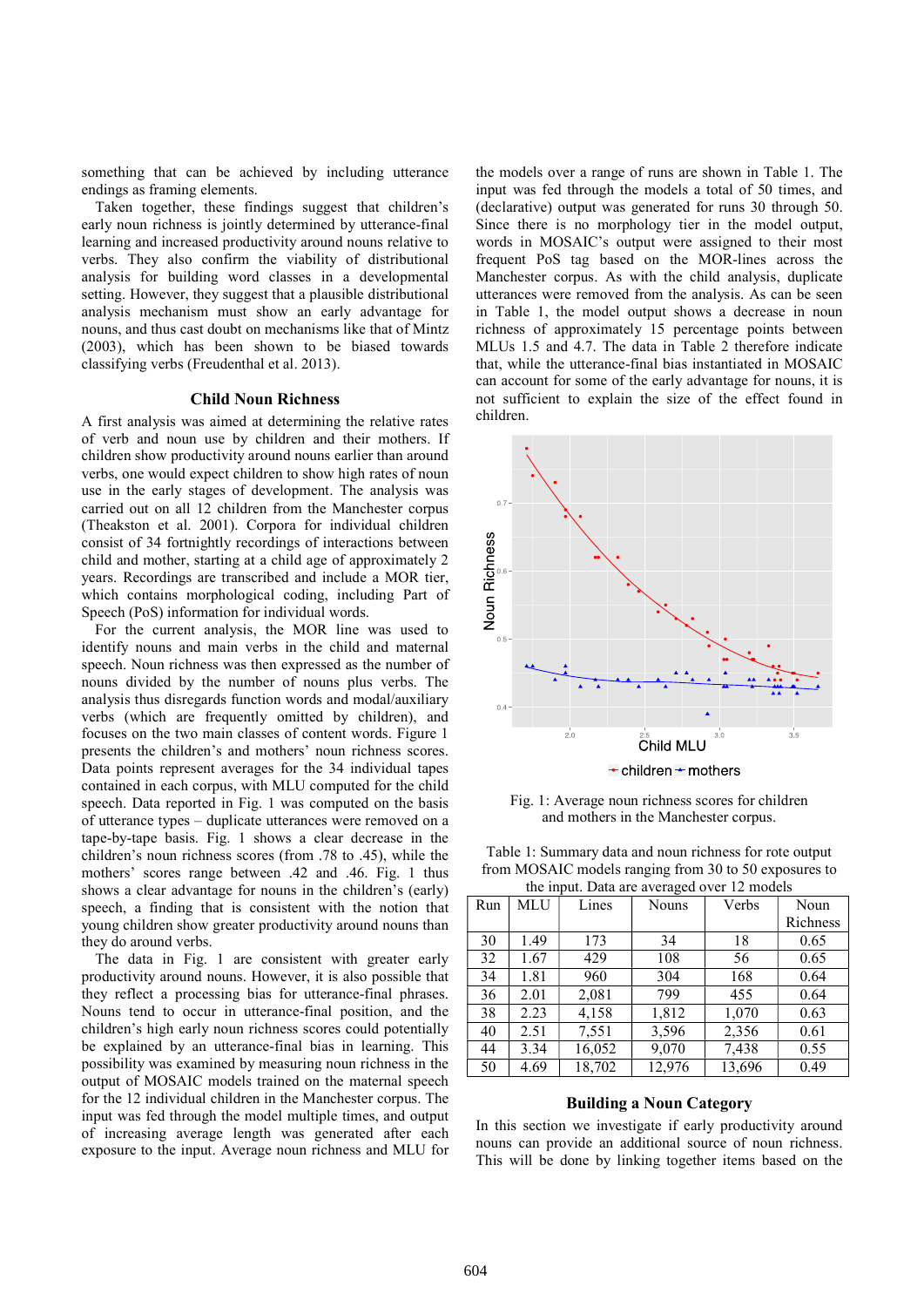similarity of the contexts in which they occur, and substituting distributionally similar words in MOSAIC's output. Early work by Redington et al. has shown that such a distributional analysis can result in accurate word classes. However, Redington et al.'s method, has been criticized for carrying a high computational overhead (St. Clair et al. 2010). Moreover, it has not been applied in a developmental setting. Freudenthal et al. (this volume) show that a substantially pared down version of Redington et al.'s method can perform as well as the original mechanism. Specifically, the mechanism used by Freudenthal et al. does away with token frequency information. Rather than expressing the context for a given word as token counts for (150) context words in preceding and following position, context is presented as a simple list of words (types) that occurred in preceding and following position. Similarity is then expressed as a measure formally known as the Jaccard distance: the length of the intersection of the contexts divided over the length of the union. Two words that were preceded by  $\{a, the\}$  and  $\{a, green\}$  respectively thus have a similarity of 1/3.

 Freudenthal et al. also show that the mechanism can work developmentally by applying it to the contexts represented in MOSAIC models at different points in training. More specifically, using the input corpora from the Manchester corpus (as used above), they find that the models tend to link together nouns in the early stages of development, with a verb category emerging in the later stages: Noun richness, defined as number of noun-noun links over noun-noun plus verb-verb links decreases over the model's development. The number of items that is classified, however, is relatively small, particularly early in development. Over runs 36 to 50 the average number of linked items ranges from under 30 to around 700 (see Table 2).

Table 2: Number of links and accuracy scores for Jaccard distance at different points in development. Scores are averaged over all children in the Manchester corpus. Two words are linked together if the Jaccard distance exceeds 0.2, both for preceding and following contexts. The analysis is limited to the 1000 most frequent words of each corpus

| Run | #        | Acc. | Noun | Verb | Noun     |
|-----|----------|------|------|------|----------|
|     | of links |      | Acc. | Acc. | Richness |
| 36  | 27       | 0.78 | 0.83 | 0.50 | 0.72     |
| 38  | 140      | 0.83 | 0.84 | 0.55 | 0.80     |
| 40  | 370      | 0.87 | 0.88 | 0.68 | 0.80     |
| 44  | 648      | 0.89 | 0.86 | 0.82 | 0.64     |
| 50  | 717      | 0.91 | 0.88 | 0.87 | 0.57     |

However, Freudenthal et al. only consider lexical items as contexts. Earlier work has shown that the inclusion of utterance boundaries can greatly increase the number of items that are classified together. For the current simulations it was therefore decided to include utterance endings as context elements. Initial simulations showed this results in increased linking of words, but also in a decrease in accuracy scores, particularly for verbs (the highest verb

accuracy achieved was .65 for run 50). Given the nonparametric nature of the Jaccard distance, this is not surprising, since an utterance boundary in the shared context can override several non-matching lexical items. It was therefore decided to give precedence to lexical context items by disregarding utterance boundaries if they were the only shared context despite lexical items being available. This essentially gives greater weight to lexical context items, if present, but still allows linking on the basis of utterance endings if no lexical items are present.

Table 3: Average number of links and accuracy scores for Jaccard distance at a threshold of 0.2. Utterance endings are included unless lexical items are present in

| following context but these show no overlap. |  |
|----------------------------------------------|--|

| Run | # of  | Noun  | Acc. | Noun | Verb | Noun     |
|-----|-------|-------|------|------|------|----------|
|     | links | links |      | Acc. | Acc. | Richness |
| 30  |       | 0     | 0.24 | 0.04 | 0.13 | 0.08     |
| 32  | 11    | 2     | 0.39 | 0.51 | 0.08 | 0.70     |
| 34  | 95    | 72    | 0.76 | 0.84 | 0.21 | 0.96     |
| 36  | 554   | 464   | 0.86 | 0.90 | 0.21 | 0.98     |
| 38  | 1,278 | 1,035 | 0.84 | 0.86 | 0.24 | 0.98     |
| 40  | 1,475 | 1,126 | 0.83 | 0.85 | 0.43 | 0.94     |
| 44  | 1,305 | 926   | 0.89 | 0.88 | 0.74 | 0.81     |
| 50  | 1,452 | 976   | 0.91 | 0.89 | 0.81 | 0.75     |

As can be seen in Table 3, inclusion of the utterance boundary greatly increases the number of linked items, particularly for the early stages (by a factor of 20 for run 36). Noun accuracy scores are comparable to those in Table 2, though verb accuracy scores are lower and only exceed .6 from run 42 onwards. However, the data in Table 3 show clear emergence of an early noun category, and a steady decrease in noun richness scores from run 36 onwards. They therefore confirm that distributional analysis can be meaningfully applied in a developmental setting and can result in reasonable accuracy scores, even when including utterance endings as framing elements.

# Simulating Child Noun Richness

A final analysis was aimed at investigating whether the word classes that were built using distributional analysis are sufficient to explain the pattern of noun richness displayed by the children. This was done by taking the output files from the MOSAIC models (reported in Table 1) and using the links reported in Table 3 to substitute words that are distributionally similar. Substitution of distributionally similar words allows the model to produce novel utterances that were not present in its rote output. The early emergence of a large noun class is likely to result in many substitutions of nouns in novel contexts<sup>2</sup>, and therefore in higher noun richness scores than for the rote output. Table 4 gives noun richness scores for the models in runs 34 through 50 with

-

<sup>2</sup> Substitution can also lead to duplicate utterances. However, since analyses are conducted on utterance types, duplicates are removed from the analysis.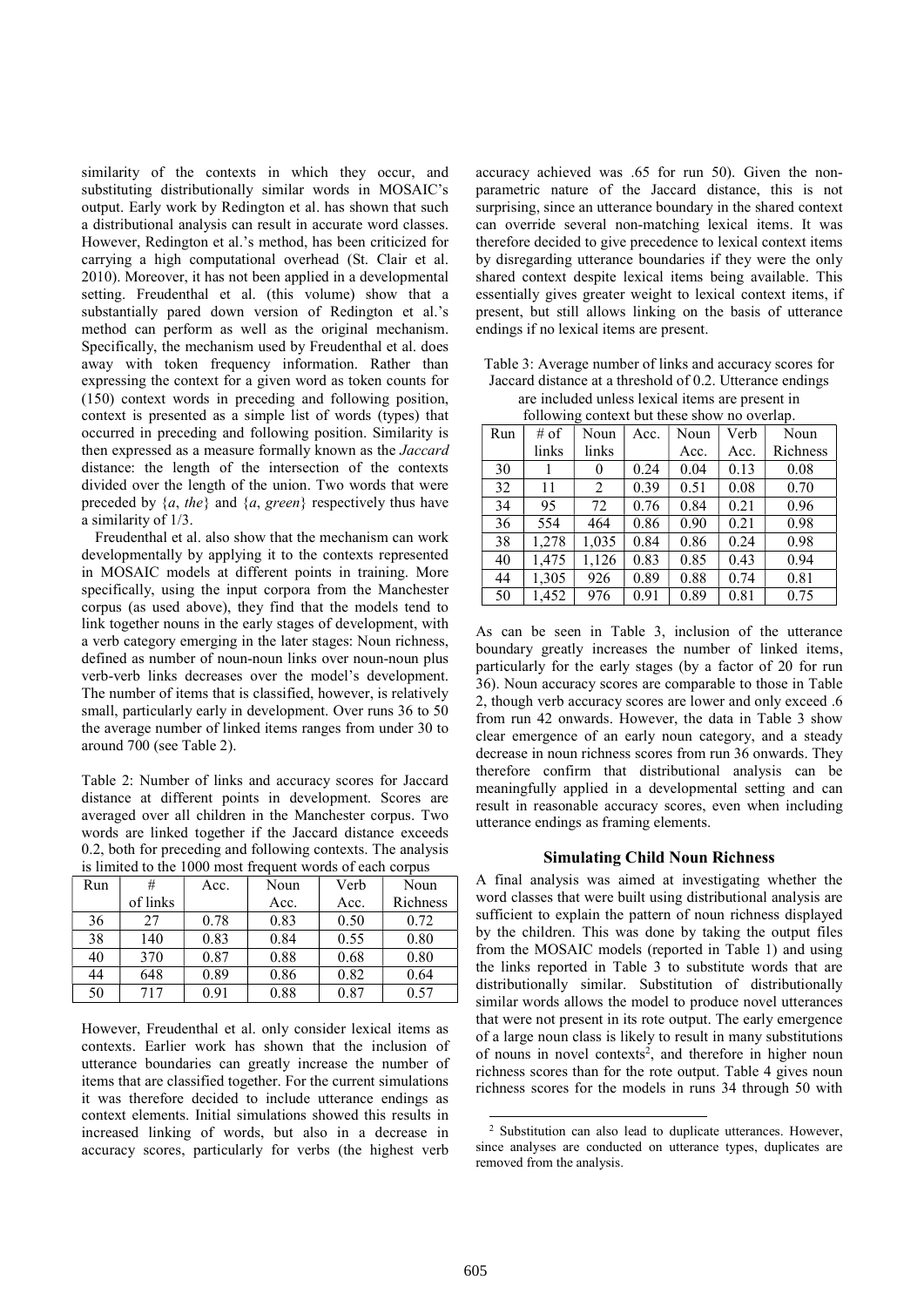substitutions based on the relevant links for a given run. Substitution can increase the number of utterances that are generated considerably. For output files containing more than 3,000 utterances, substitution was therefore carried out on a random sample of 3,000 output utterances.

 It is apparent from Table 4 that (early) noun richness scores are increased relative to those in Table 2. Across the range of runs, noun richness decreases from .73 to .45, a decrease of nearly 30 percentage points, and provides a better fit to the child data. It is also apparent, however, that MLU scores are increased relative to the rote output, particularly for the later stages. This increase in MLU is caused partly by more words being linked in the later stages of development. However, it also reflects the fact that longer utterances provide more opportunities for substitution, and thus contribute more novel utterances than short utterances<sup>3</sup>.

Table 4: Average noun richness scores for MOSAIC output with substitutions

| Run | <b>MLU</b> | Utterances | <b>Nouns</b> | Verbs  | Noun     |
|-----|------------|------------|--------------|--------|----------|
|     |            |            |              |        | Richness |
| 34  | 2.03       | 1,435      | 612          | 267    | 0.67     |
| 36  | 2.37       | 4,503      | 2,798        | 971    | 0.73     |
| 38  | 2.58       | 8,169      | 5,679        | 2,191  | 0.72     |
| 40  | 2.98       | 11,346     | 8,933        | 4,342  | 0.67     |
| 44  | 4.26       | 25,571     | 23,939       | 19,299 | 0.55     |
| 50  | 5.44       | 35,578     | 32,628       | 38,854 | 0.45     |

Table 5: Noun richness scores for MOSAIC output with substitutions sampled back to rote MLU distribution

| Run | <b>MLU</b> | Utterances | <b>Nouns</b> | Verbs | Noun     |
|-----|------------|------------|--------------|-------|----------|
|     |            |            |              |       | Richness |
| 34  | 1.81       | 960        | 387          | 169   | 0.68     |
| 36  | 2.01       | 2,081      | 1,179        | 405   | 0.74     |
| 38  | 2.23       | 2,979      | 1,953        | 686   | 0.74     |
| 40  | 2.52       | 3,000      | 2,135        | 945   | 0.69     |
| 44  | 3.34       | 3,000      | 2,305        | 1,612 | 0.59     |
| 50  | 4.70       | 3,000      | 2,330        | 2,540 | 0.47     |

Table 5 presents the results of a noun richness analysis that controls for this increase in MLU by sampling from the generated output to match the MLU profile of the rote output. That is, for every utterance of length N in the original output, 1 utterance of length N is sampled from the output with substitutions. As can be seen in Table 5, this procedure has minimal effects on the noun richness scores, indicating that the substitution procedure results in a genuine increase in (early) noun richness scores.

-

## **Conclusions**

Several authors have argued that children build word classes on the basis of distributional information. The main proposed mechanisms have either been computationally expensive or too sensitive to noise, and fail to incorporate a developmental component. Evaluation has also tended to focus on the standard mechanisms of accuracy and completeness rather than empirical child data.

 Freudenthal et al. (this volume) have shown that it is possible to take Redington et al.'s (1998) mechanism and apply it in a developmental setting. They have also shown that it is possible to substantially reduce its computational complexity without affecting its performance. In terms of evaluation, the revised mechanism shows a pattern of noun and verb linkage that appears qualitatively plausible, but may not build classes that are sufficiently large.

 The current work builds on the work of Freudenthal et al. (this volume) by introducing a novel evaluation metric and target for simulation. The analysis of noun richness scores confirms that children have an early preference for the production of nouns relative to verbs. To our knowledge, this is the first demonstration of such a preference in corpus analyses. This finding is consistent with the notion that children show earlier emergence of a noun than a verb category, but may also reflect the operation of an utterancefinal bias in learning.

 The analysis of MOSAIC's rote output suggests that approximately half of children's early noun preference can be explained through utterance-final learning. This finding is encouraging as it provides independent support for the utterance-final bias instantiated in MOSAIC. However, it is also apparent that the utterance-final bias as instantiated in MOSAIC is insufficient to explain the size of children's early noun preference, and therefore suggests that some of the early noun advantage may be explained by differences in children's early productivity around nouns and verbs.

 This suggestion was investigated by performing a distributional analysis on the basis of the contexts encoded in MOSAIC in different stages of development. In line with suggestions by Freudenthal et al. (this volume), utterance endings were included as framing elements. This was shown to increase the number of classified items, but had a detrimental effect on classification accuracy, in particular for verbs. It was argued that this effect could be countered by disregarding utterance boundaries when lexical context items are present but show no overlap, effectively weighting contexts for their lexical content. Doing so greatly increased the number of links for the early stages of development, whilst maintaining reasonable accuracy scores, particularly for the later stages of development.

 Finally, it was shown that, with the exception of the very early stages, substitution of linked items resulted in higher noun richness scores and a better fit to the child data. Thus, the distributional analysis implemented in MOSAIC was able to build an early noun class that was sufficient to raise early noun richness to levels close to those displayed by young children.

<sup>&</sup>lt;sup>3</sup> In fact, allowing all substitution quickly makes the output file too large to manage. The likelihood of individual substitutions is therefore gradually decreased across runs. Additionally, to prevent them from dominating the output, no substitutions are made in utterances longer than 6 words.